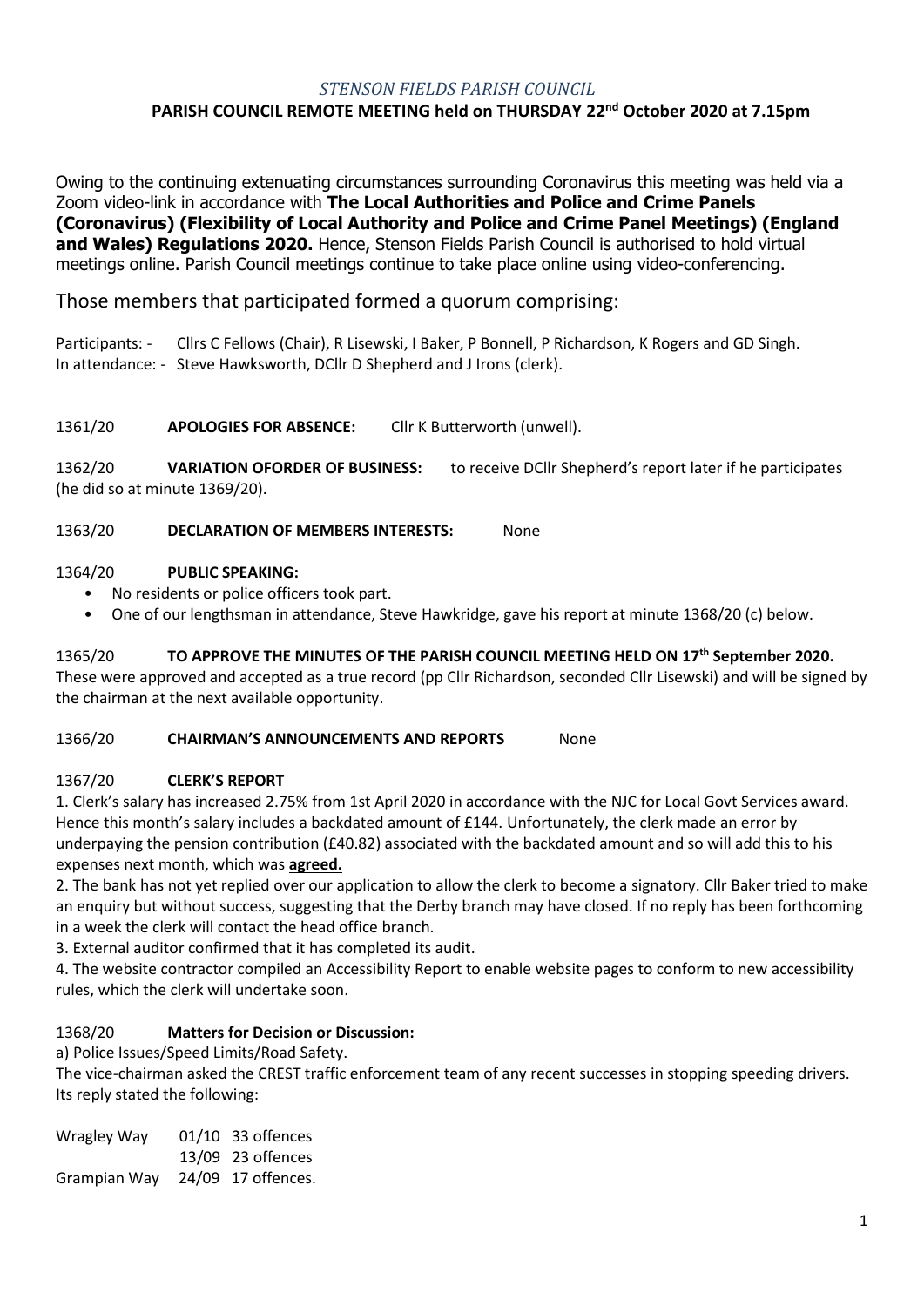CREST added *'One vehicle was recorded as travelling at 52mph on Wragley Way. The majority of the 33 were from very local postcodes. Grampian Way shows about an average set of numbers that we record; unfortunately. Wragley Way is higher, but that could be because it is a new site so it would be wrong to judge at the moment'.*

The vice-chairman thanked CREST, on behalf of the parish council and the many residents who have commented favourably about the recent presence of the team. It is quite clear that the presence of the CREST team has been effective on reducing speed generally.

Both he, Steve Hawksworth and 2 residents attended the recent police 'pop-up' event. The residents' main enquiry was of excessive car parking on Goathland Road near the school. Cllr Bonnell added that PCSO patrols around the school were particularly good and parents are happy with it. Cllr Lisewski showed the police the graffiti near the football pitches. Steve Hawksworth gave the police his name and address for them to send any posters or leaflets providing useful information that may be placed on notice boards.

b) Saxon Gate at Newton Village Development, Stenson Road. Nothing further.

c) Lengthsmen Scheme. Steve Hawkridge noted that household rubbish was still being deposited in waste bins, especially those on Wragley Way. Clerk to produce a poster to be attached to these bins to help discourage the practice.

Cllr Lisewski highlighted that it may be time for the lengthmens' DBS check to be renewed; clerk to investigate.

The chairman thanked both Steve and Jane for their continuing service.

d) Environmental issues (Biffa, trees, bulbs, bins etc). The dead tree on the ASDA link path on Glendon Rd is still missing; clerk to ask SDDC whether it will replace this and if it is conducting its tree-planting regime as promised. It stated in February that it was awaiting a grant to provide funds for such replacements.

e) To consider quotes for fencing at the Ledbury Chase play site. **Resolved:** to adopt the Kompan quote although clerk to ask for a site visit so that they can inspect and provide a final and accurate quote which he will then circulate to members.

1369/20 – DCllr Shepherd joined the meeting at 7.46pm. He kindly provided the following report to the clerk the next day:

Stenson Ward South Derbyshire District Councillors' Report to Stenson Fields Parish Council - Thursday 22nd October 2020

# **Government Local Government Proposal – Vision Derbyshire**

Councillors will be aware that the structure of local government is under scrutiny by the government which has invited certain councils to consider moving to a unitary system. A White Paper "Devolution and Local Recovery" is expected to outline the government's position in due course. The speculation is that the county and district councils in Derbyshire could be replaced with either one or more unitary authorities. In anticipation of the move to unitary authorities, High Peak, Erewash, Amber Valley and Chesterfield Borough Councils and North East Derbyshire, Derbyshire Dales and South Derbyshire District Councils and Derbyshire County Council commissioned a report into another option. Price Waterhouse Cooper have produced a document "Vision Derbyshire" which commits the above named councils to strategic collaboration as an alternative model of local government. "Vision Derbyshire" has the support of the council leaders of both political parties.

Derby City Council has already indicated that it would like to create a unitary authority by absorbing neighbouring councils including South Derbyshire: this would enable them to achieve the government's requirement for unitary authorities to have a population between 300,000 and 500,000. It has also been suggested that we become part of a regional East Midlands authority. The Leader of the Labour Group on South Derbyshire District Council has requested that the matter be placed on the agenda of the next Full Council meeting.

# **Medical Provision – Stenson Ward – Meeting with NHS Clinical Commissioning Group – 5th February 2020**

At the meeting with the CCG, Cllr Shepherd reported on the anger of Stenson Ward residents regarding the allocation of £261,646 raised from the development of 500 houses on Stenson Road which went to the Hollybrook Surgery in Littleover. This surgery cannot be reached by public transport other than by a bus into Derby and another to Littleover, and the same journey in reverse. The current local NHS Surgery, Sinfin Moor Health Centre on Arleston Lane, is recognised as inadequate.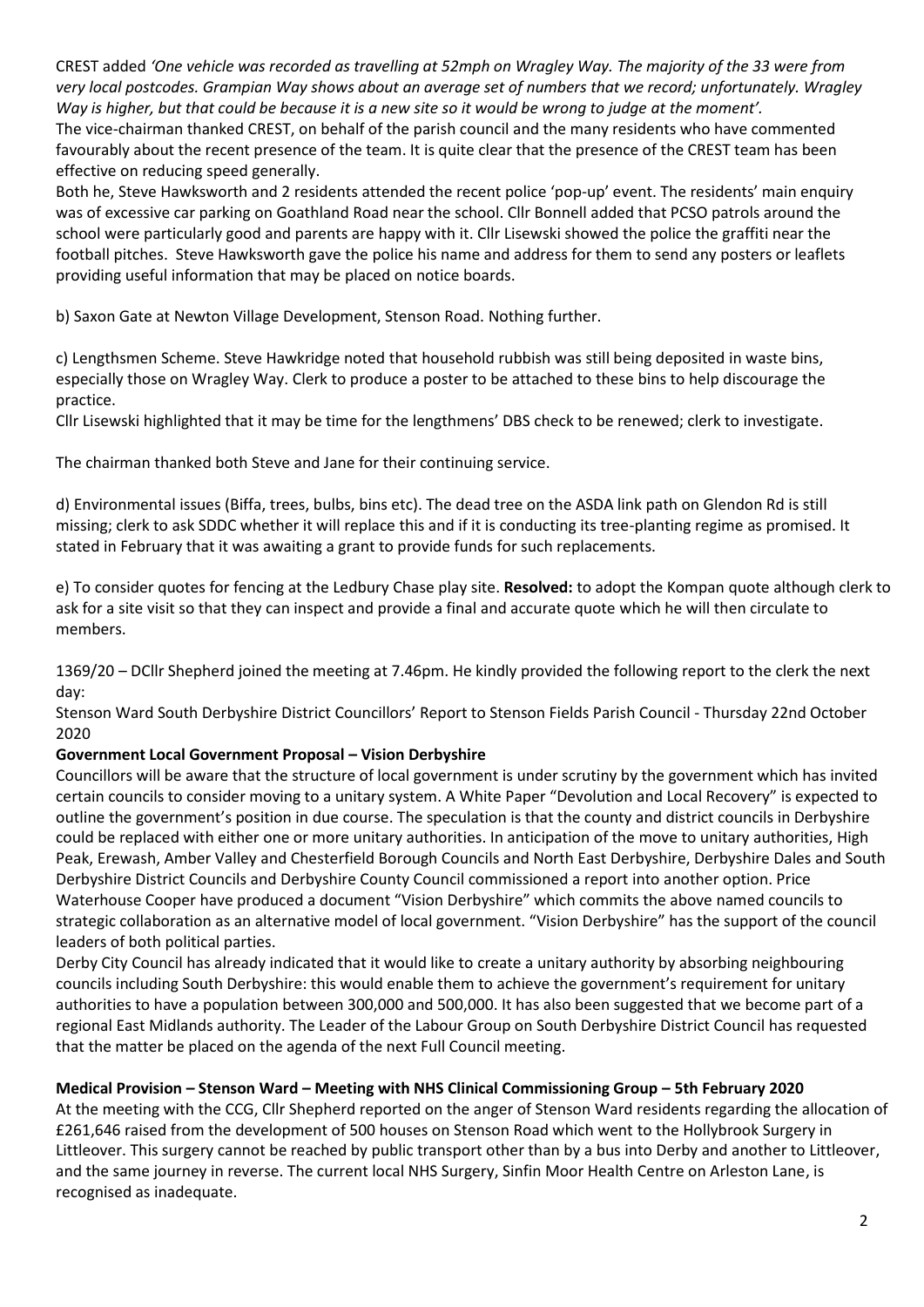SDDC Stenson Ward Councillors and Derby City Sinfin Ward Councillors met with representatives at the Arleston Lane NHS facility on 3rd July 2018 to discuss the need for new local medical facilities. A letter was sent to SDDC on 1st October 2018 asking that a medical facility be considered in the Stenson/Sinfin area ("Sinfin was identified locally within the ETTF process, by both the CCG and NHS England as being the priority scheme for new build solutions"). The SDDC Head of Planning and Strategic Housing wrote to the NHS Senior Primary Care Commissioning Manager on 15th October 2018 outlining the likely housing developments in the area. The reply on 14th December 2018 stating "We do recognise the need for new and improving premises in the South of the City and Sinfin was recognised by Southern Derbyshire CCG as a priority for the nest wave of capital funding once that is confirmed." Local press reports suggest that the CCG is not now considering a facility which Cllrs Shepherd and Singh demand, namely a medical centre within walking distance of Stenson ward. Your councillors believe that a medical centre on the development site south of Wragley Way is necessary, not least in view of the vast amount of finance for the NHS which will be generated by the development south of Wragley Way. It is unacceptable for residents without a car to be required to take a two bus journey to Hollybrook Surgery and the same on return or pay £20 for a return tax fare.

# **Consultation on Planning White Paper: Planning for the Future**

On 24th September 2020, South Derbyshire District Council's Environment and Development Services Committee discussed the government's white paper. Considerable concern expressed by councillors and officers. The white paper outlines planning proposals which it states are "most radical planning reforms since World War Two". The plans would involve establishing zones for "growth", "renewal" and "protection". Permission in growth zones would be automatic. The implication is that the current planning system is preventing the building of new dwellings. In the opinion of Cllrs Shepherd and Singh, the problem is developers holding land with planning permission but declining to actually build the dwellings. We are also concerned that the requirement for developers to consent to section 106 agreements and the community infrastructure levy (CIL) may be dropped. Residents will recall that the new Stenson Fields Community Centre on Merevale Way and long campaigned for by Stenson Ward councillors was provided through the section 106 process. The building of affordable homes may also be affected by the white paper. SDDC has a policy of requiring developers to provide 30% on developments of a certain size; this is not always adhered to as developers may find unforeseen difficulties during build. Labour councillors often oppose reducing the amount of affordable housing as such housing is considered necessary.

(If you wish to read the SDDC report on the white paper, open up the SDDC web page – About us – Councillors and meetings – Find Meetings and papers – Council and Democracy – Committees – Environment & Development Services – 24th September 2020 – item 8 for the consultation on the white paper)

# **Miscellaneous**

#### Fly Tipping – Glenmore Drive.

Residents identified the culprit but asked Cllrs Shepherd and Singh not to pursue as they were concerned to retain good relations with neighbours. Your councillors are always ready to report fly tipping to SDDC for action. Tree Problems – Holderness Close, Pilgrims Way and Quantock Close - Awaiting action from SDDC

### Highways Problems

1) State of Grassed Area – Fox Close - Reported to SDDC for action.

2) Gairloch Close – Sunken Drain - Reported to Derbyshire County Council – Problem resolved the next day.

Fence on Earls Drive - Cllr Singh in contact with the developers to resolve.

Fence on Glenmore Drive - Foliage damaging fence, dealt with by SDDC.

# **Anti-Social Behaviour**

Fire in Community Area at Holderness Close - SDDC Officer investigating.

ASDA Car Park Near Kestrals Close - It was again reported that a number of cars arrived in the car park and played loud music and shouting into the early hours of the morning. The matter was raised with Derbyshire Police and Crime Commissioner; Hardyl Dhindsa at his virtual meeting, the matter is again being investigated by Derbyshire Constabulary.

*Cllrs David Shepherd & Lakhvinder Singh – SDDC Councillors – Stenson Ward*

Members had no questions for him, so he left the meeting at 7.56pm.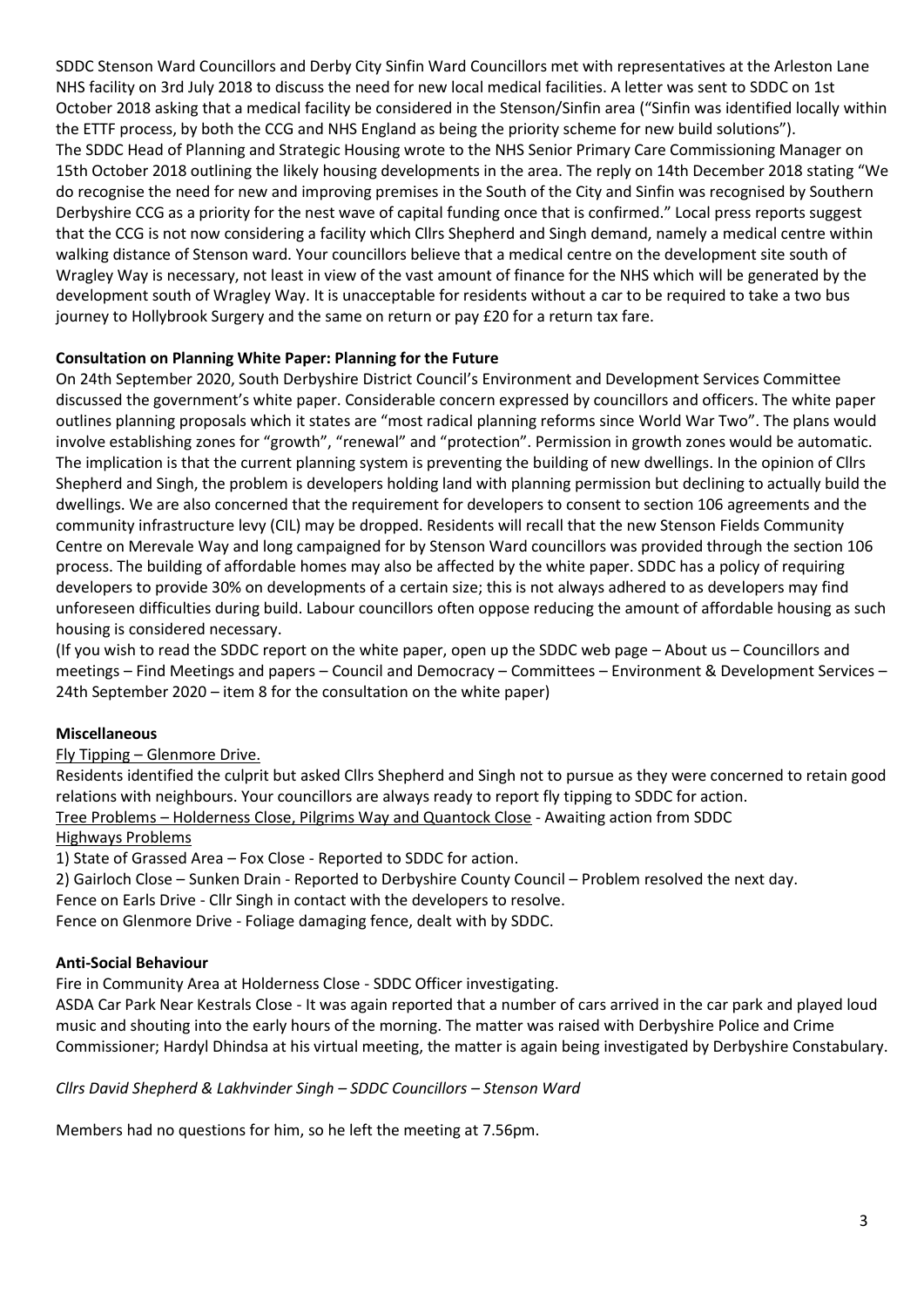f) to review the budget and consider the grant claims for the forthcoming year. **Resolved:** a prospective figure of c£24k to be claimed on the precept which can be finalised in the next 2-3 months. Clerk to circulate both an updated budget and a breakdown of the s136 grant application to members.

### 1370/20 **PLANNING**

### **To consider planning application**.

DMPA/2020/0954 - the erection of a side extension at 11, Quick Hill Road, Stenson Fields. **Resolved:** no objection.

DMPA/2020/1002 - The erection of a single storey rear extension at 2 Northfield, Stenson Fields. **Resolved:** no objection

### **Decisions.**

DMPN/2020/0695 - Prior notification for the erection of 15m monopole and associated cabinets on Grass verge adjacent to Wragley Way, Stenson Fields. Permission not needed or sought from SDDC.

DMPA/2020/0823 - The erection of a proposed annexe at 17, Derwent Drive, Stenson Fields. **Approved subject to conditions.**

**Consultation enquiries** with SDDC - planning permission for an extension 96 Beaufort Road; 6 Tregony Way – building but work began but apparently without an application; a garage conversion at 9 Fox Close, apparently without an application; possible building work at 12 Tavistock Close.

SDDC updated these by saying that the works at 6 Tregony Way *`fall within the limitations to benefit from permitted* development rights, and therefore do not require any approval from the Council'. The rest of the above are still being investigated.

Clerk to enquire with SDDC about an invalid application for permission to advertise a fast-food outlet near the Grampian Way island; and the disposal of harsh chemicals and detergents from a carwash at the same location. Regarding the former, clerk has since found a reply from SDDC which said *`this case is already being dealt with by* Alan, who is on annual leave this week. An application has been registered under 9/2019/0482 but remains invalid. Alan will respond upon his return. Please be aware that workload is currently high'.

# 1371/20 **Finance**

(a) Accounts for Payment – cheques to be approved (retrospectively) and signed:

| <b>Cheque No</b> | Payee-                                                                                                                                                       | <b>Total £</b> |
|------------------|--------------------------------------------------------------------------------------------------------------------------------------------------------------|----------------|
| 002348           | J Irons – Clerk's salary 4 weeks to $25th$ September                                                                                                         | 942.29         |
| 002348           | J Irons - clerk's expenses (see attached sheet) September - October<br>(including clerk's pension return [£210.89] to be paid online on 23rd<br>October) $*$ | 284.29         |
| 002349           | J Hawkridge - Lengthsman pay 4 weeks to 25 <sup>th</sup> September                                                                                           | 229.80         |
| 002350           | S Hawkridge - Lengthsman pay 4 weeks to 25 <sup>th</sup> September                                                                                           | 211.68         |
| 002351           | HMRC - tax & NI Sept - Oct                                                                                                                                   | 87.84          |
| 002352           | PKF Littlejohn LLP - external audit 2019/20                                                                                                                  | 240.00         |
|                  | <b>TOTAL</b>                                                                                                                                                 | 1995.90        |

\*clerk's expenses comprise the following:

| Shardlow to Stenson Fields & return                      | £18.20  |
|----------------------------------------------------------|---------|
| Home allowance (£24 per 4-weekly)                        | £24.00  |
| 4 books x 12 postage stamps $2^{nd}$ class               | £31.20  |
| Clerk's pension return in October paid online personally | £210.89 |
| Total                                                    | £284.29 |
| 1.99999999901                                            |         |

*NB. The pension contribution is incorrect, it should read £251.71 therefore the clerk will add the difference (£40.82) to next month's expense reimbursement.* 

(b) Income – none

- (c) Current Account Bank balance as at  $25<sup>th</sup>$  September  $E = 10653.19$
- (d) as permitted under Financial Rules the clerk visited Cllrs Fellows and Baker on 19<sup>th</sup> October to obtain signatures on cheques. Hence the above were approved retrospectively.